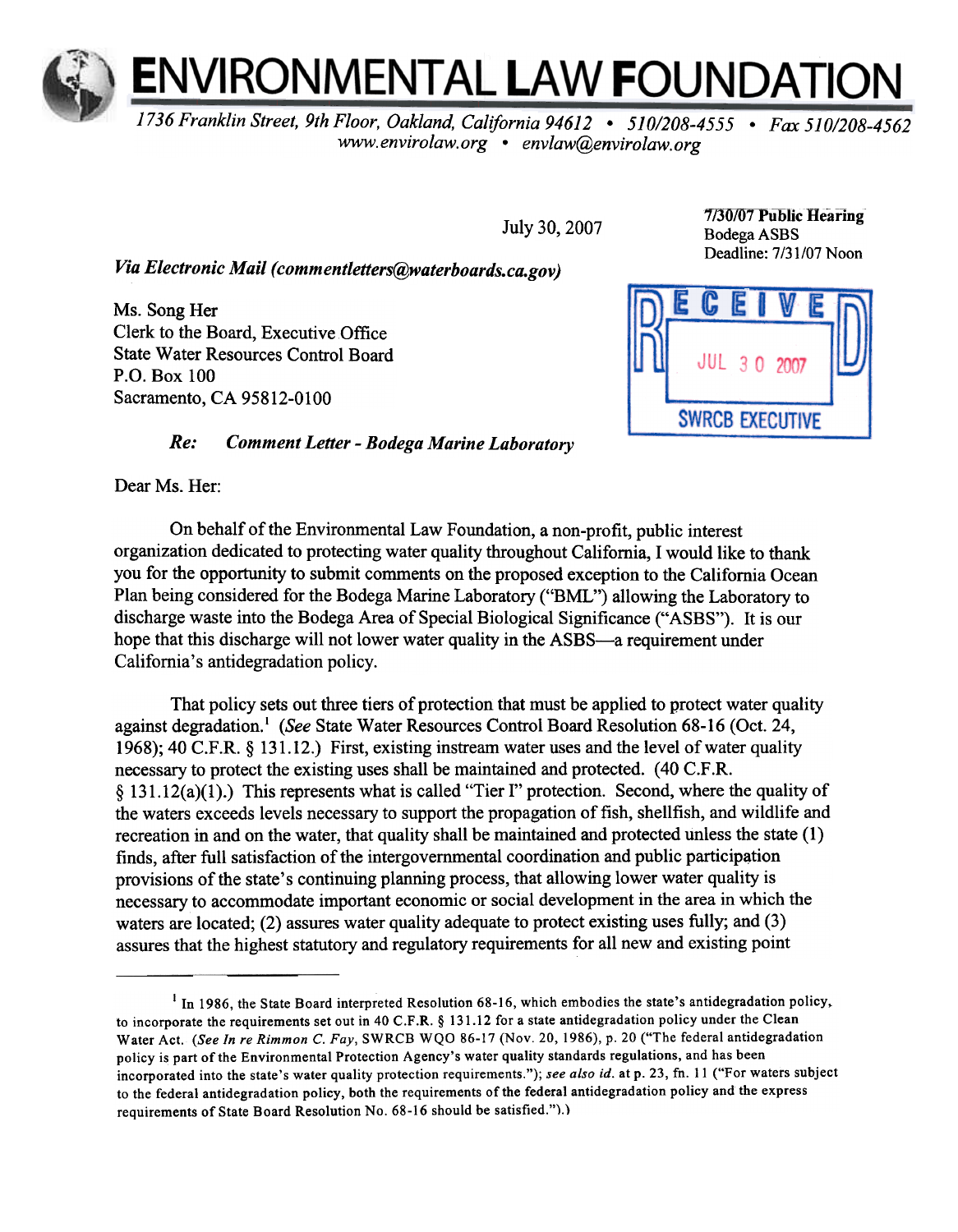Ms. Song Her Re: Comment Letter - Bodega Marine Laboratory Page 2

sources and all cost-effective and reasonable best management practices for nonpoint source control are being achieved. (*Id*. § 131.12(a)(2).) This represents Tier II protection. Last, where high quality waters constitute an outstanding national resource, such as waters of national and state parks and wildlife refuges and waters of exceptional recreational or ecological significance, existing water quality shall be maintained and protected. (*Id*. § 131.12(a)(3).) This represents Tier III protection. In the present case, this policy clearly applies to the State Board's consideration of BML's Ocean Plan exception given that the granting of such exceptions is subject to the state's antidegradation policy. (William Attwater, Chief Counsel to the State Water Resources Control Board, mem. to the Regional Board Executive Officers (Oct. 7, 1987), p. 10 [hereafter "Attwater Memo"] ("The federal antidegradation policy is also applicable to special proceedings concerning proposed waivers or exceptions from otherwise applicable water quality objectives or control measures. Examples include proposed Ocean Plan exceptions.").)

There is, however, nothing in the Proposed Mitigated Negative Declaration ("MND") before the Board or the Initial Study that indicates that the State Board has considered, let alone properly implemented, the state's antidegradation policy. For example, the state's antidegradation policy require at least *some* discussion of what background water quality is in the ASBS in order to determine whether water quality will be lowered by the proposed action.<sup>2</sup> (Region 9, U.S. EPA, Guidance on Implementing the Antidegradation Provisions of 40 C.F.R. 131.12 (June 3, 1987), p. 3 [hereafter "EPA Guidance"] ("The first step in any antidegradation analysis is to determine whether or not the proposed action will lower water quality.").) The State Board, though, has failed in the MND or Initial Study to establish what background water quality is or what the likelihood is that the proposed action will lower water quality, despite clear evidence that the discharge actually does lower water quality. (*See* Division of Water Quality, State Water Resources Control Board, *Status Report: Areas of Special Biological Significance* (Aug. 2006), p. 33 (noting that monitoring presently demonstrates elevated levels of cadmium, mercury, copper, selenium, oxychlordane, gamma chlordane, and phenol as a result of the discharge).)

Such evidence ought to further trigger a follow-on requirement in the state's antidegradation policy that mandates that the State Board determine whether or not the ASBS is subject to either Tier I or Tier III protection. (EPA Guidance, p. 4 ("Prior to proceeding with a detailed analysis of these or similar actions, the affected water body should be assessed to determine whether or not it falls into either Tier I or Tier III.").) Despite this, the MND fails to make any determination about the level of protection that should be afforded the ASBS. In this connection, the Bodega ASBS clearly warrants Tier III protection given that the ASBS clearly is an Outstanding National Resource Water ("ONRW"). After all, the Bodega ASBS was designated an ASBS because of the diversity of habitat and biological assemblages present there. A 1979 reconnaissance report that recommended the continuing designation of the ASBS as an ASBS found that the ASBS "can be classified as pristine and relatively unimpacted by human

 $<sup>2</sup>$  In this regard, present water quality, impacted by the continuing and previously unauthorized discharge</sup> into the ASBS, cannot serve as the baseline for analysis. Rather, the State Board should use background water quality absent the discharge as the baseline.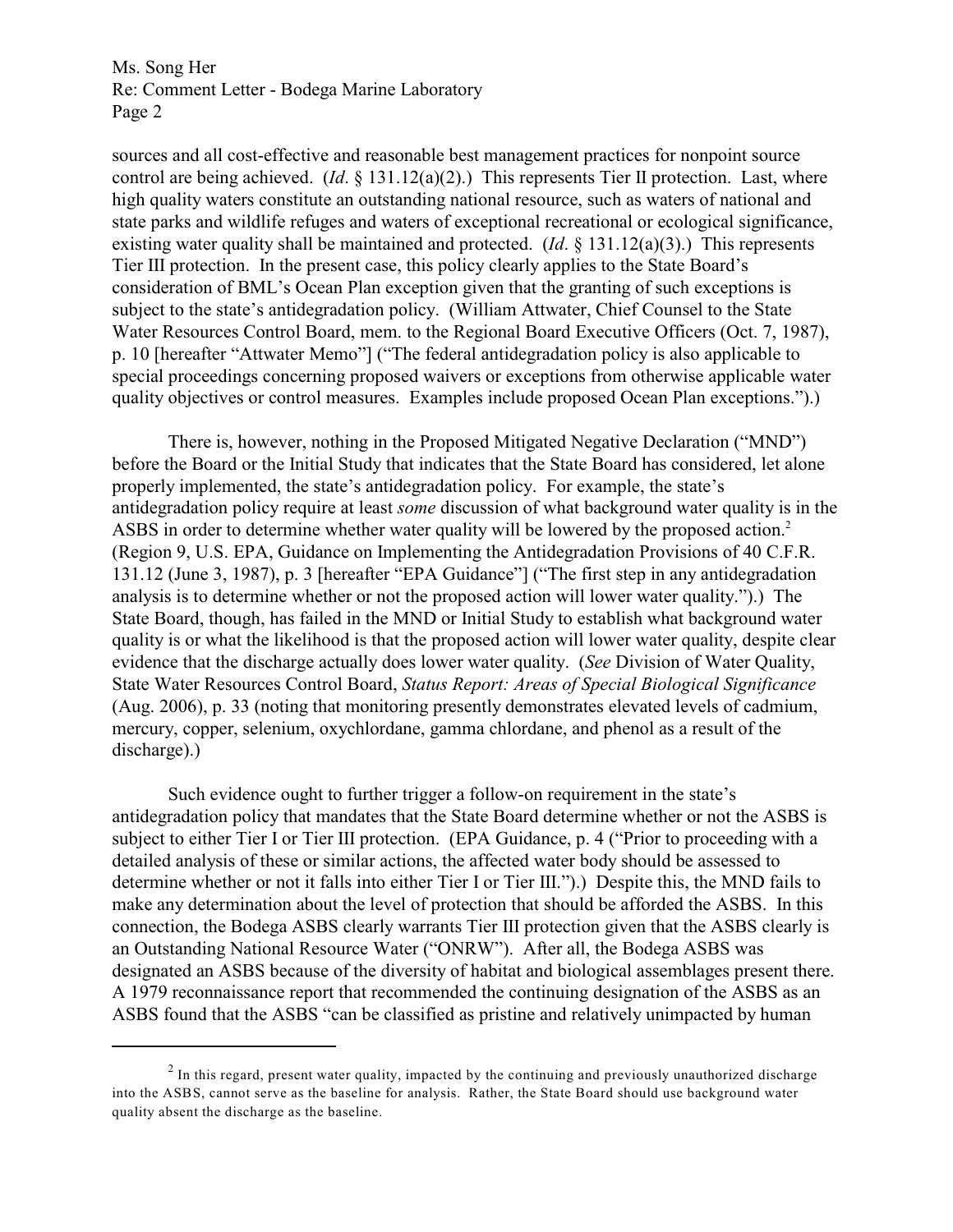Ms. Song Her Re: Comment Letter - Bodega Marine Laboratory Page 3

activity" and that the marine biota "are quite diverse," and that the area is "unique." (State Water Resources Control Board, *California Marine Waters, Areas of Special Biological Significance, Reconnaissance Survey Report, Bodega Marine Life Refuge, Sonoma County* (June 1979), p. 3.) Such a water constitutes an ONRW—a water of exceptional biological significance. Indeed, the State Board's own counsel has previously stated that the "most obvious candidates for designation as outstanding National resource waters are Pacific Ocean waters designated as areas of special biological significance." (Attwater Memo, p. 15.) Proper implementation of the State's antidegradation policy, therefore, requires that the State Board designate the Bodega ASBS an ONRW and prohibit any discharge that would lower water quality therein, even if it should be insignificant.<sup>3</sup> (*See* Attwater Memo, pp. 15-16 ("the State and Regional Boards should consider, as part of individual permit decisions, whether the affected waters should be designated as outstanding National resource waters"); 40 C.F.R. § 131.12(a)(3).)

As mentioned above, however, the MND neither designates the ASBS an ONRW nor requires sufficient measures to maintain and protect the ASBS's water quality. For instance, the requirements under the MND largely consist only of monitoring. The singular requirement that "[n]atural water quality conditions in the receiving water, seaward of the surf zone, must not be altered as a result of the discharge," is not backed up by any other requirement in the proposed action. After all, the requirement that BML not discharge any constituents at levels in excess of the Ocean Plan's water quality objectives does nothing to ensure that natural water quality conditions will be protected. The monitoring requirements likewise do nothing to assure that lower water will not result from the discharge and at best are too infrequent to determine whether background conditions are maintained throughout the period of the discharge. Lastly, the requirement for the development of a storm water management plan at some unspecified point in the future, which is not subject to any review or approval by the State Board, let alone any public review or comment, is also not adequate to ensure—at the time the State Board considers this exception—that water quality will not be lowered as a result of BML's discharge. There is, therefore, no real and substantive assurance in the MND that water quality will be maintained and protected as required by the state's antidegradation policy.

Overall, then, there is nothing in the present proposed action that suggests that that action is consistent with the state's antidegradation policy. $4$  Accordingly, we ask that the State Board revise the MND and any proposed resolution adopting the MND to account for the state's antidegradation policy. We reserve the right to provide further comment regarding the Board's implementation of the state's antidegradation policy upon review of the revisions and would ask

 $3$  The only recognized exception to the prohibition against degrading discharges is for short-term and temporary degradation. (EPA Water Quality Standards Handbook (2d ed.), p. 4-10.) BML's discharge results in neither.

 $4$  Even if the ASBS is subject only to Tier II protection, which it is not, nothing in the MND demonstrates proper application of the state's antidegradation policy given that none of the findings required by the state's antidegradation policy—such as that the discharge is necessary or that it is required to accommodate important social or economic development—are present. (40 C.F.R. § 131.12(a)(2).)